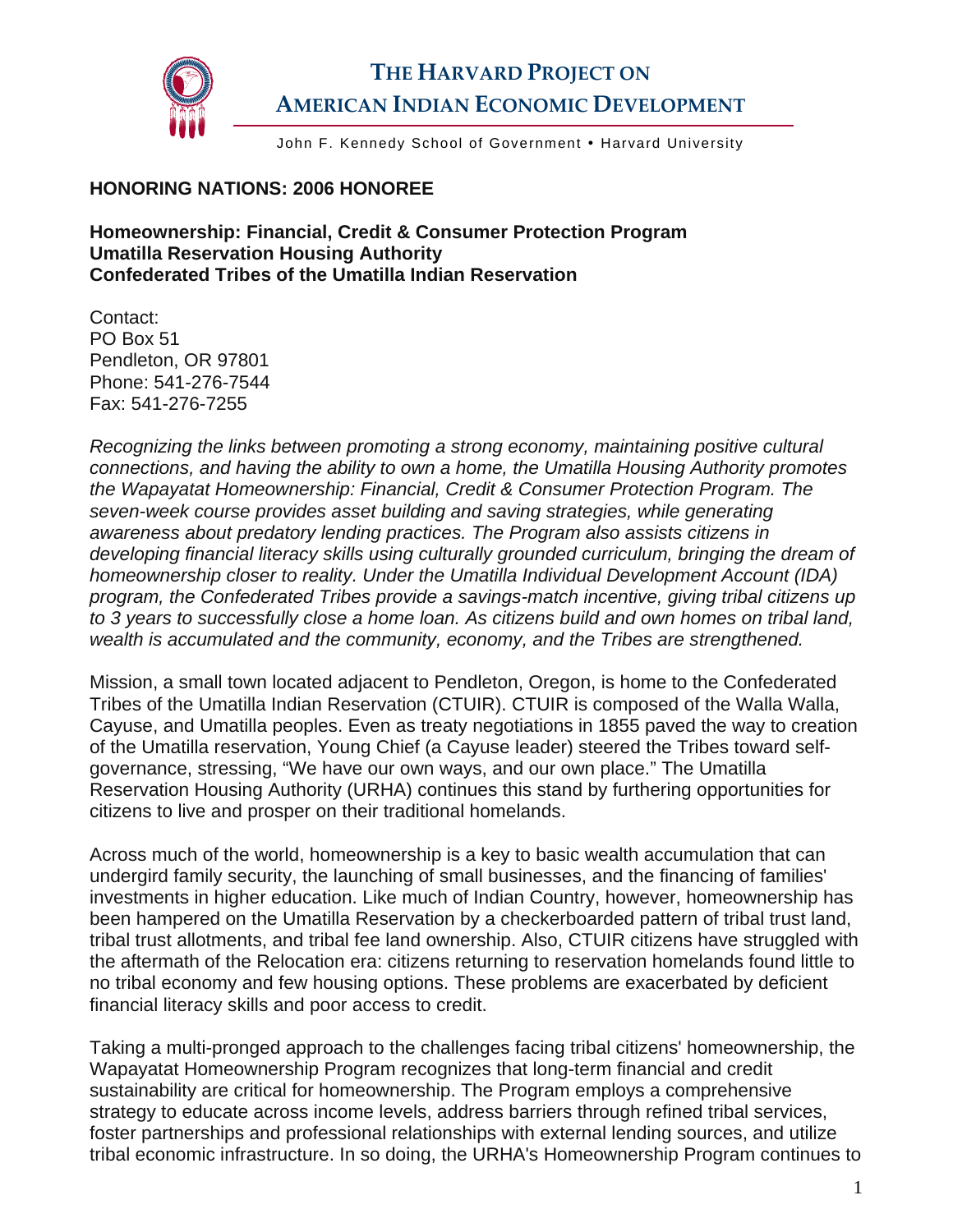fortify the words of Young Chief while building housing options for CTUIR citizens, strengthening the economy and the nation.

The launching of the Wapayatat Homeownership Program in 2001 led the URHA to recognize that tribal families not only need help understanding the mortgage process, but they also need additional assistance understanding the interrelationship of spending, budgeting, savings, and credit to the overall homeownership process. The staff knew that many existing housing services were geared toward low income families. With these backstops for the most needy in place, the URHA targeted services to citizens with higher incomes, providing them with opportunities to secure affordable housing while also lessening the burden on the already over-extended tribal housing waiting list. The Wapayatat Program is a seven-week course in which participants learn about personal banking, finance, and credit, as well as consumer protection. During the course, participants cover topics that include budgeting, savings, credit scores, interest rates, high balance credit debt, predatory lending, and lender fraud. They track their daily expenses in a journal and develop a savings plan with assistance from staff. In addition to lessons covering basic personal finance, the Pathways Home: a Native Homeownership Guide curriculum is incorporated. URHA has modified the guide to include information about the loan process, loan products, and trust land complexities unique to the Umatilla reservation.

Additional workshops coincide with the course and include the Women Investing Series, the ABCs of Car Buying, and the Summer Youth Financial Series. These workshops teach participants about 401k accounts and other investing options, as well as the car buying process. The youth program provides young community members with personal financial skills that meet their particular needs.

The CTUIR is one of the first and only Native nations in the Northwest region to implement the Individual Development Account program. CTUIR receive funds from the State of Oregon to develop the Umatilla Saves and Umatilla Builds programs. The Umatilla Saves program offers financial literacy training and a \$4,500 savings match incentive to tribal citizens who reach a goal of saving \$1,500 for closing home loans. The Umatilla Builds program offers a matching fund for home construction to participants who contribute a minimum of \$2,500 toward site development costs. To expand these initiatives to strengthen the nation's economy and support community development, the tribal government has directly invested \$140,000 of tribal funds in the homeownership program.

Developing lasting and trusting relationships with nearby financial institutions was another daunting task for the URHA. Historically, financial institutions serving the city of Pendleton generally lacked knowledge about the unique status of Indian lands and tribal citizen circumstances. Bureau of Indian Affairs leasing agreements, tribal planning and zoning, and fractioned ownership in allotted land have been complex and often misunderstood. In addition, a lack of tribal mortgage and uniform commercial codes hindered the URHA's ability to attract mortgage lenders to the reservation. To combat these problems, the URHA developed a one-stop CTUIR Mortgage and Realty Service. The Service streamlines the steps of the allotment process and allows URHA staff to easily coordinate with federal and tribal department stakeholders to centralize administration, allowing tribal citizens to obtain necessary information and documentation in a single visit.

The URHA diligently recruits banks and other lending sources. In the beginning stages of the Program, Wells Fargo Mortgage was the only bank willing to perform lending on the Umatilla reservation, and Washington Mutual Bank was the only lender willing to hold IDAs for community members. After developing its effective and reputable approaches, URHA sought